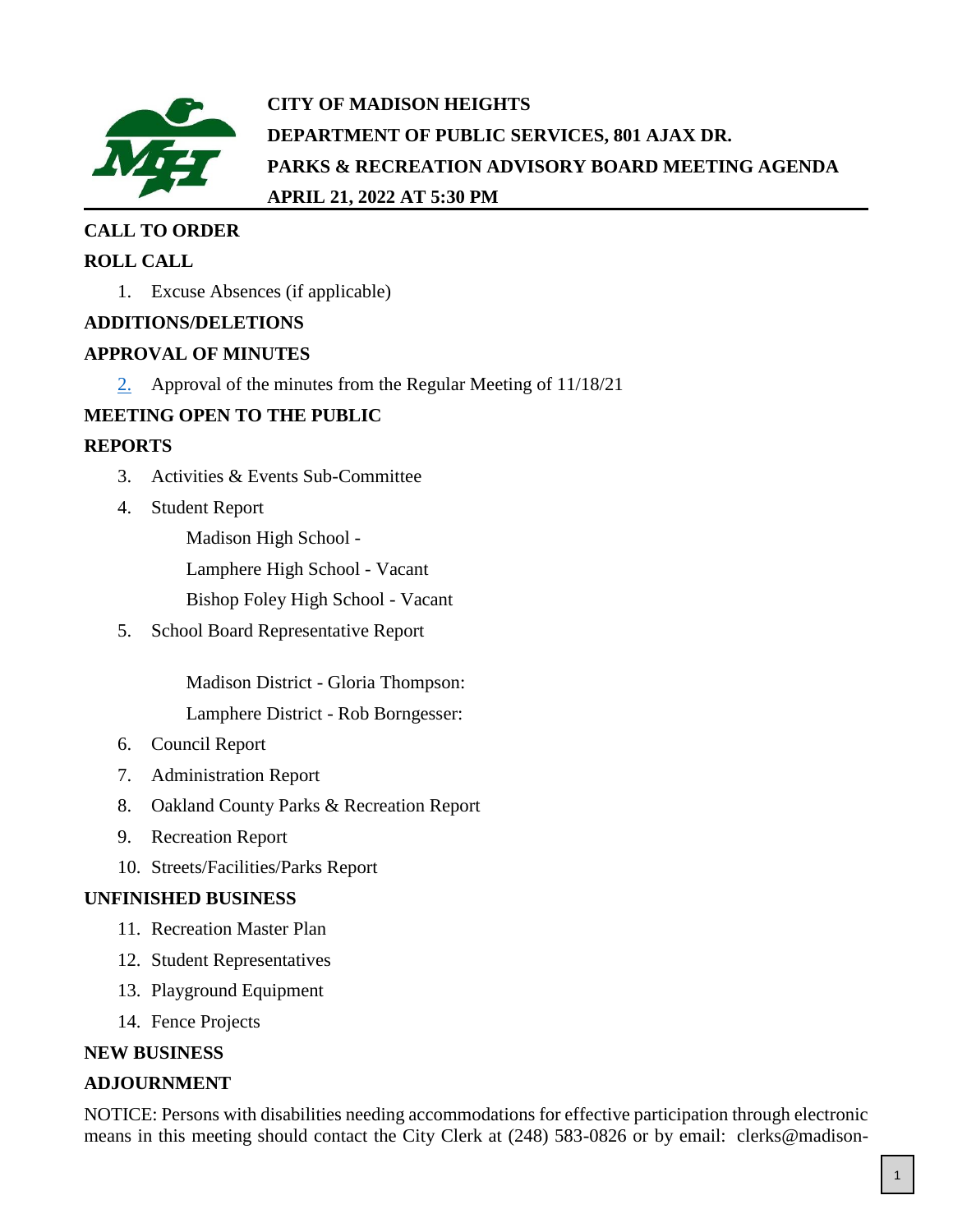heights.org at least two working days in advance of the meeting. An attempt will be made to make reasonable accommodations.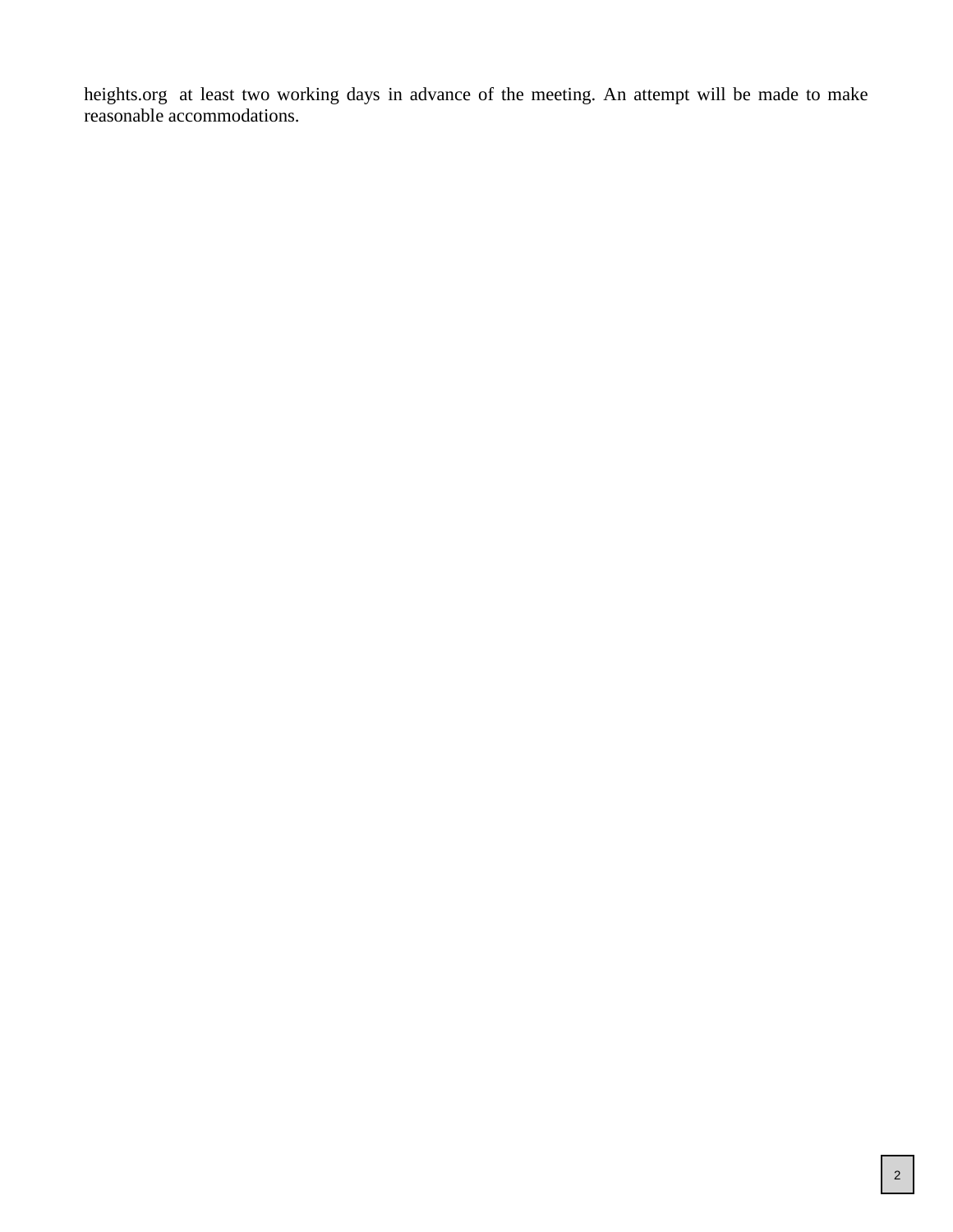### **Madison Heights Parks & Recreation Advisory Board Regular Meeting - Draft Minutes Thursday, November 18, 2021 – 5:30 PM Peter J. Connors Public Services Building – Employee Lunchroom**

#### <span id="page-2-0"></span>**I. Call to Order**

Chairman Dzeroogian called the meeting to order at 5:37 pm.

#### **II. Roll Call**

#### *Present*:

Chairman Jerry Dzeroogian, Vice-Chairman Jeremy Carroll, Brian Gettel, Jason Theodoroff, Sandra Quackenbush, Mike Morris, Vicki Harris, Councilor Emily Rohrbach, Rob Borngesser, Gloria Thompson, Debbie Ott, Corey Almas, Brooke Heisler, Matt Pardy, Sean Ballantine.

*Absent*: Jamie Bommarito, Vita Palazzolo (with notice), Bob Corbett (with notice).

#### *Additional people present:* None.

A. Excuse Absences

Motion by Theodoroff, seconded by Harris to excuse the absences of the board members who notified DPS that they would not be able to attend – unanimous approval.

#### **III. Approval of the Minutes**

A. Regular Meeting of September 16, 2021 Motion by Theodoroff, seconded by Harris, to approve the minutes as written – unanimous approval.

#### **IV. Meeting Open to the Public**

A. No public were present.

#### **V. Unfinished Business**

- A. Recreation Master Plan: No update.
- B. Student Representatives: Both school board representatives reported: It has been extremely difficult to find students to volunteer. Efforts will continue.
- C. Activities and Events Subcommittee Quackenbush reported: Carroll and Quackenbush will be handing out goodie bags on behalf of the Parks and Rec Board at the Tree Lighting, looking for volunteers. Subcommittee will be meeting to discuss 2022 priorities, including the popular Treads on Tuesdays and Yoga in the Park. Discussion about IDPD (International Persons with Disabilities) day, and inclusive/adaptive programming.
- D. Playground Equipment Ballantine reported: Coming soon, late November-early December.
- E. Fence Projects Ballantine reported: Coming soon, late November-early December

#### **VI. Student Report**

A. Madison High School – Vacant

B. Lamphere High School – Vacant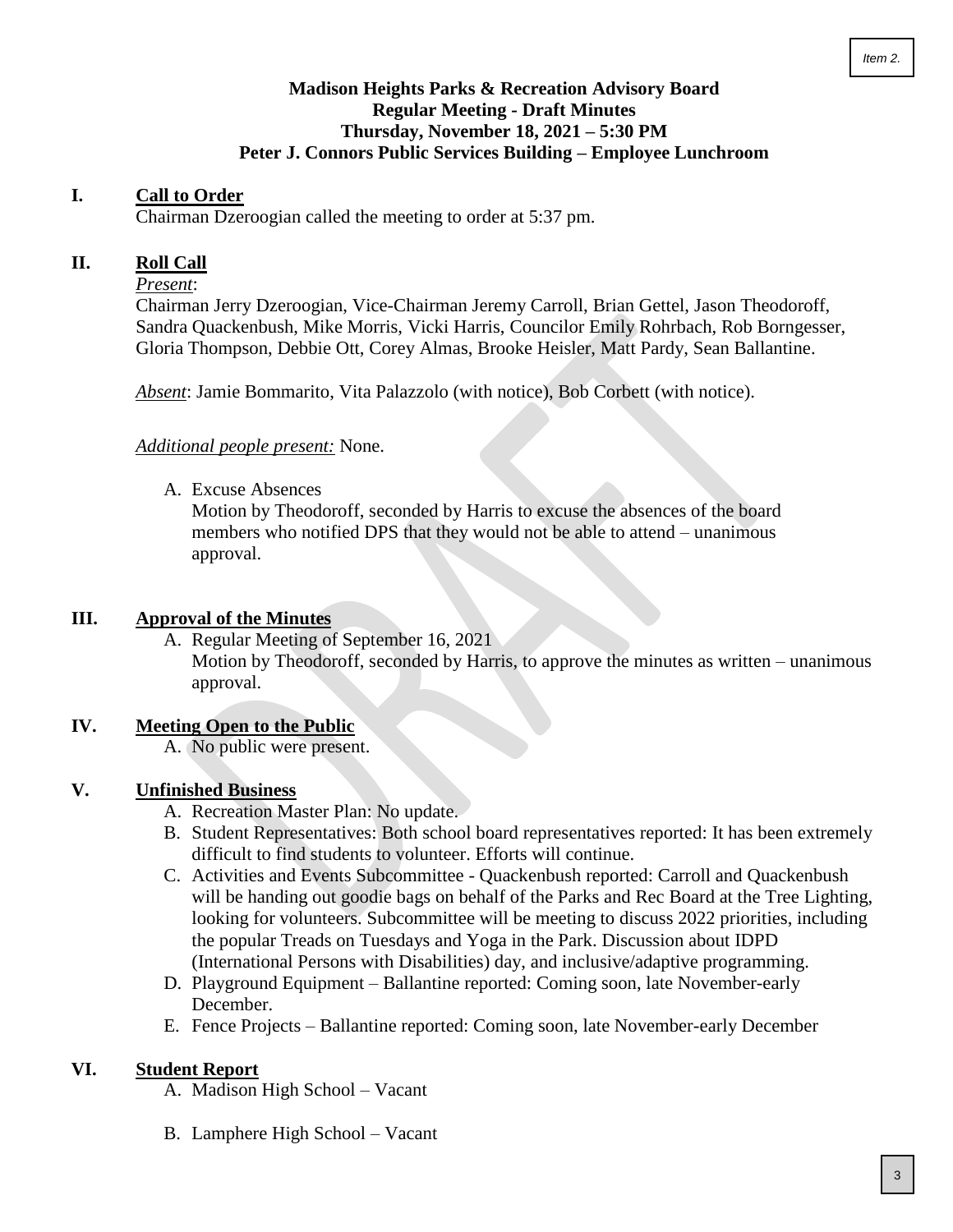C. Bishop Foley High School - Vacant

#### **VII. School Board Representative Report**

Madison District – Gloria Thompson reported

A. \$5,000 raised for scholarships for HS graduating students, Wilkinson finished suicide prevention seminar, and MES is excited for Santa Night.

Lamphere District – Rob Borngesser reported:

A. Things are great. Millage passed by good margin, things are great! Joe Vitali hired to replace Joe Raona as Director of Maintenance, Operations, and Transportation.

#### **VIII. Council Report**

Councilor Emily Rohrbach reported:

- A. All incumbent councilmembers won their seats back in the election. Sean Fleming was appointed before the election to replace Kymm Clark, who stepped down. Council board reps were selected, no change on this board. Mr. Corbett was elected Mayor pro Tem.
- B. Tree lighting is coming up, many boards are getting involved with this. Thanks to Sandra for spearheading representation by the Parks and Rec Board.
- C. Special meeting on December  $13<sup>th</sup>$  to discuss the Civic Center Campus project.

### **IX. Administration Report**

Corey Almas reported:

- A. Funding is remaining from the SEMCOG raingarden project; additional work will be done near the Civic Center building, as well as possible plant replacements and maintenance of the existing ones.
- B. Cyclocross event is coming to Civic Center Park. The event is being put on by the organizer; no involvement or cost to the City at all, but a great event. DPS/Recreation will be promoting.
- C. KaBOOM grant project has been completed with the installation of the last pieces at the Library. Project turned out very nice.
- D. DPS is starting the strategic planning process, with a primary focus on all park amenities, including the accomplishments that we have made this year. Theodoroff asked about a possible second fitness court. Almas indicated that there was not one planned, but we are always open to new ideas, and welcome members of the Board bringing ideas forward.
- E. Discussion regarding light poles and inspections; one of the poles at Silverleaf Park unexpectedly fell down over the weekend.

#### **X. Oakland County Parks & Recreation Report**

Matt Pardy reported:

- A. New director Chris Ward has been appointed as of last week; he was formerly the deputy county executive, and before that, the chief of staff for the Board of Commissioners.
- B. Sue Wells is retiring at the end of this year; she has stayed on until the new director was in place. OCPR will have all new senior leadership going into 2022.
- C. OCPR has rolled out the grant program as part of the millage renewal/increase.
- D. New full-time naturalist has started at the Nature Center, Benjamin Prowse. He is looking to start new programs and initiatives.
- E. Winter brochure coming out soon, fall programming is winding up. 2022 homeschool curriculum has been released. Building continues to be open, with a mix of in person and virtual field trips. Most programming continues to take place outside.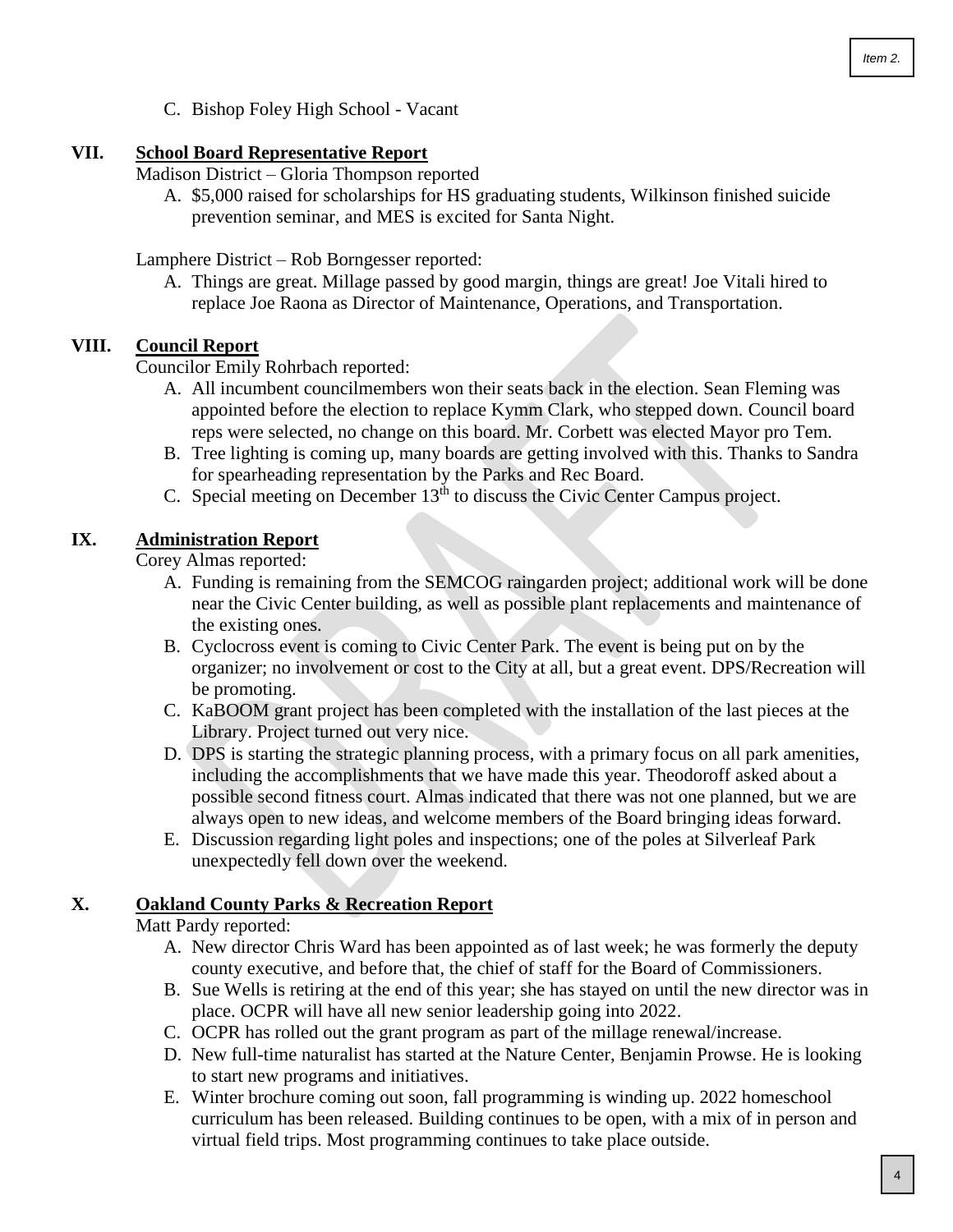- F. New storybook trail has been unveiled on the Sensory Trail.
- G. Golf course closed on November 1, excellent performance.
- H. Waterpark season was successful despite challenges. Splashpad was very well received. Hoping to be back up to full operation next year, unable to open certain features/offer voucher program due to staffing, but hoping to do so next year.
- I. Borngesser raised concerns about coyote in the neighborhood near the Nature Center.

#### **XI. Recreation Report**

Brooke Heisler reported:

- A. Glow golf sold out, 70 people showed up, previous record was 42. Event went extremely well, considering adding extra events.
- B. Recreation is looking to add additional events for adults.
- C. Pumpkin Carving had 30 people show up, event was very well received.
- D. Bingo night sold out, event went extremely well. Family game nights are the first Friday of the month, with Trivia coming up in December.
- E. Tree lighting is coming up, anticipating the event will be bigger and better than before. Very pleased with the increased board participation.
- F. Basketball program starts in January. 10-11 league already sold out at 40, 8-9 has 20.
- G. Session 2 of all classes starts in next two weeks. Brochure was late for session 1, so several Session 1 classes did not go, but session 2 classes are expected to have much better participation.

#### **XII. Streets/Facilities/Parks Report**

Sean Ballantine reported:

- A. Tree Planting: The new ROW planting program saw its 50 trees planted earlier this week, and more applications for trees are now coming in. The program continues to be very popular, with over 100 on the waitlist. DPS has applied for a multitude of tree grants to support the planting programs. Memorial trees were planted, and the OakSTEM trees are being planted next week. Borngesser asked if there was consideration to allowing residents to purchase the trees at cost so they didn't have to wait. Ballantine responded that the intent was to offer a free tree funded by the City, and additionally, our cost from the nursery is \$330 planted.
- B. Oakland County Grant: Met with Assistant to the City Manager Adam Owczarzak to discuss the best fit for this grant. We will be writing up the application for the renovation of the Ambassador Park tennis courts.
- C. DPS Staff: Motor Pool supervisor Dan Yamarino comes to us from Clawson, and has been shadowing retiring Motor Pool coordinator Tom Satawa, who is retiring after many years of service at the end of the month. Recreation assistant Anna Janik-Shaw continues to impress, working hard with Brooke on new and exciting Recreation offerings. Our staff from top to bottom continues to be something that we are extremely proud of; DPS is responsible for a great many things, and we could not do it without these pieces in place.

#### **XIII. New Business**

A. Meeting Frequency – Almas and Ballantine reported: The City is evaluating whether or not the current meeting schedules of the boards make sense, and whether some can be reduced. In the case of the Parks and Rec board, due to the routine nature of business typically conducted, it is suggested that the board go from meeting every other month to quarterly. Discussion followed. A motion was made by Theodoroff, seconded by Thompson for the Parks and Rec board to try quarterly meetings for the 2022 calendar year – unanimous approval.